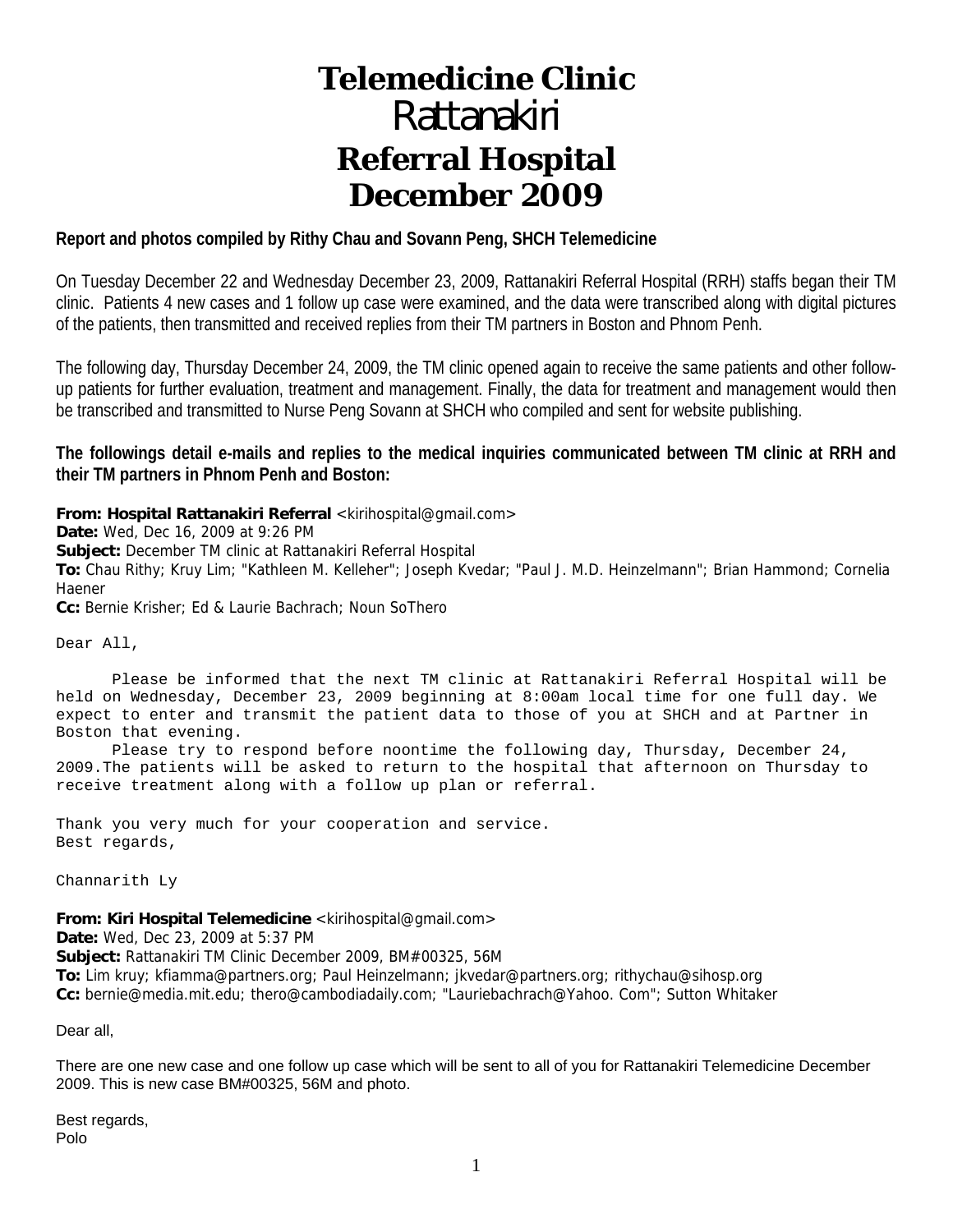# **Rattanakiri Provincial Hospital Telemedicine Clinic with Sihanouk Hospital Center of HOPE and Partners in Telemedicine**



**Patient: BM#00325, 56M (Village I)**

**Chief Complaint:** Blurred vision and dizziness x 6 months

**HPI:** 56M presented with symptoms of blurred vision, dizziness, HA, neck tension, chest tightness, He didn't seek consultation with medical worker or buy medicine. He denied of SOB, cough, nausea, vomiting, diarrhea, dysuria, hematuria, edema.

# **PMH/SH:** Unremarkable

**Social Hx:** Casually alcohol drinking; smoking 5cig/d

**Family Hx:** None

**Medication:** None

**Allergies:** NKDA

**ROS:** Epigastric pain, burning sensation, burping with sour taste, no stood with blood or black stool

**PE:** 

**Vital Signs: BP: 155/95 P: 80** R: 18 T: 36.5°C Wt: 65kg

**General:** Look stable

**HEEN:** No oropharyngeal lesion, pink conjunctiva, no icterus, no lymph node palpable

**Chest:** CTA bilaterally, no rales, no rhonchi; H RRR, no murmur

**Abdomen:** Soft, no distension, (+) BS, no HSM, no surgical scar

**Extremity/Skin:** No edema, no lesion

**MS/Neuro:** MS+5/5, motor and sensory intact, DTRs +2/4, normal gait

### **Lab/Studies:**

- Request for: Calcium
	- Total cholesterol
	- Creatinin
	- Glucose
	- Potassium
	- Magnesium
	- BUN
	- TG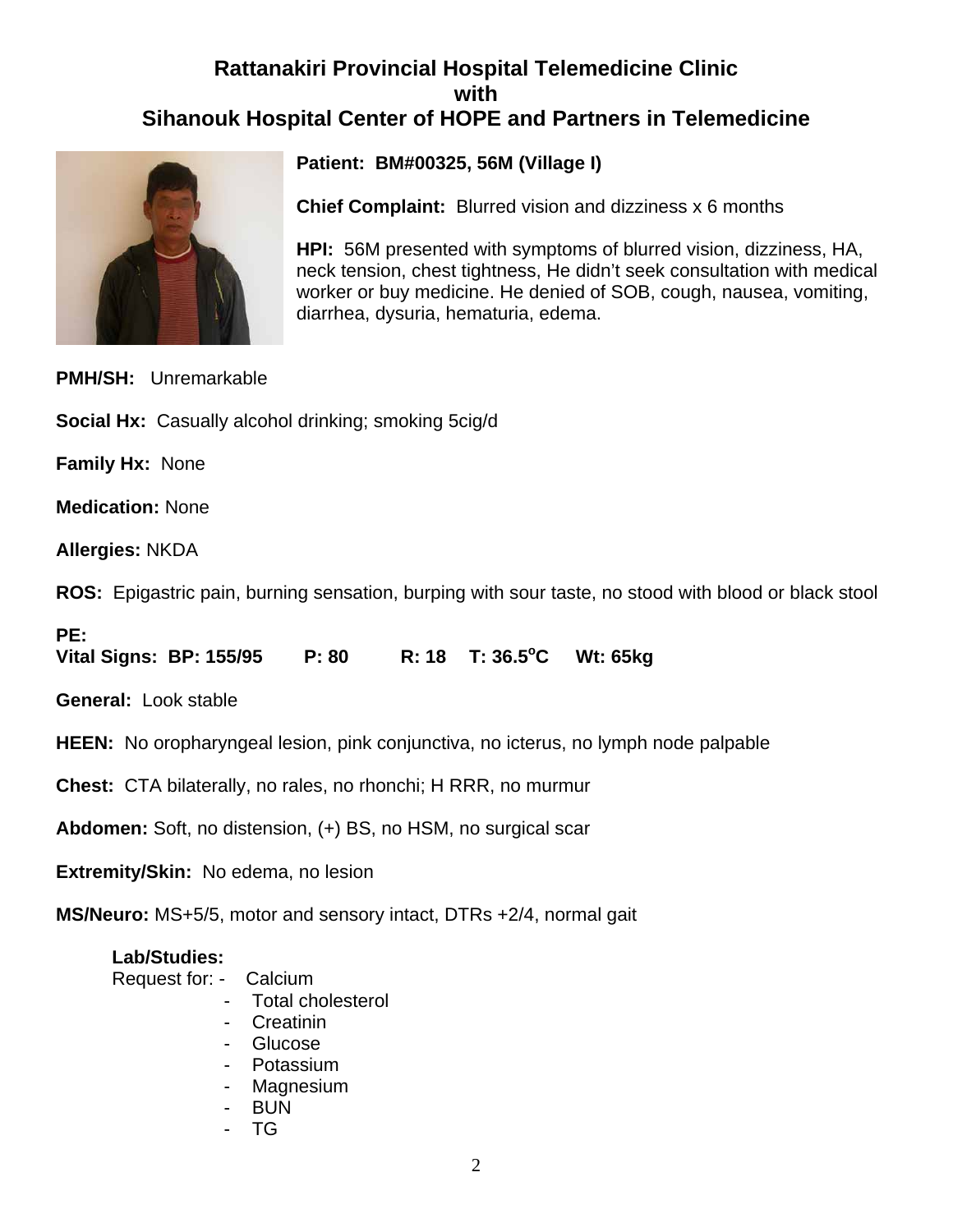Result pending

### **Assessment:**

- 1. HTN
- 2. GERD

# **Plan:**

- 1. HCTZ 50 mg 1/2t po qd x 1 month
- 2. Cimetidine 400mg 1t po bid 1 month
- 3. Metoclopramide 10mg1t po qd x 10d
- 4. Do regular exercise and warmth compression
- 5. GERD prevention educate, eat low fats/salt diet

# **Specific Comments/Questions for Consultants: Do you agree with my assessment and plan?**

# **Examined by: MA. Lok Vanthan Date: December 23, 2009**

Please send all replies to kirihospital@gmail.com and cc: to rithychau@sihosp.org

*The information transmitted in this e-mail is intended only for the person or entity to which it is addressed and may contain confidential and/or privileged material. Any review, retransmission, dissemination or other use of or taking of any action in reliance upon, this information by persons or entities other than the intended recipient is prohibited. If you received this e-mail in error, please contact the sender and delete material from any computer.*

From: **Cusick, Paul S.,M.D.** <PCUSICK@partners.org> Date: Fri, Dec 25, 2009 at 2:11 AM Subject: RE: Rattanakiri TM Clinic December 2009, BM#00325, 56M To: "Fiamma, Kathleen M." <KFIAMMA@partners.org>, kirihospital@gmail.com Cc: rithychau@sihosp.org

Thank you for the consult. Are his symptoms of blured vision and chest tightness at rest or with exertion/activity?

If his symptoms are not exertional, then his symptoms are consistent with reflux. He is hypertensive.

I agree with the diuretic for blood pressure control

You can treat his reflux symptoms with cimetidine. You may add metoclopramide if he does not respond to this medication and changes in diet and smoking cessation

He needs to stop smoking. He needs to avoid spicy or acidic foods and alcohol.

If his symptoms do not improve with cimetidine, please consider atherosclerotic disease (angina) and pursue workup for this problem.

Paul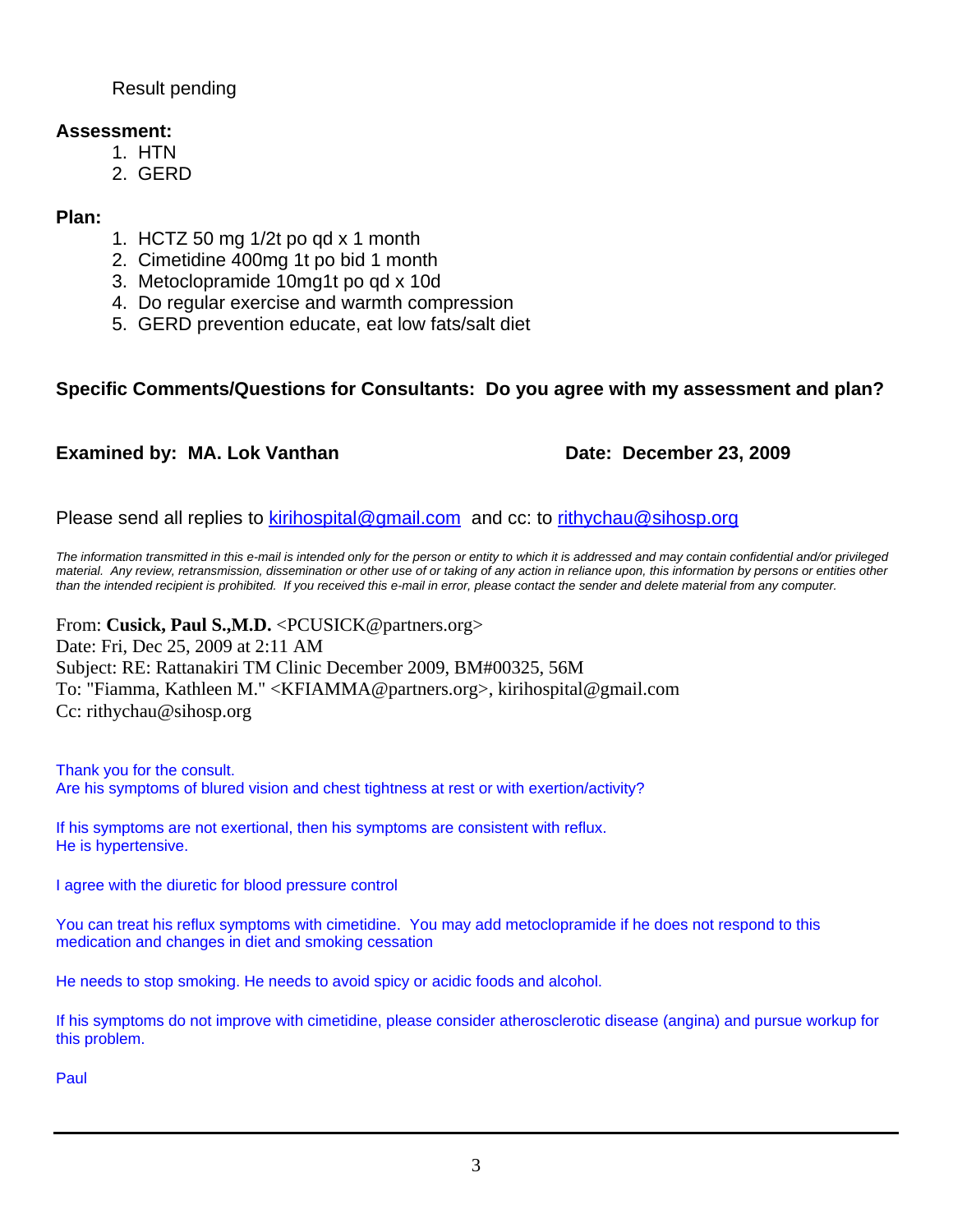**From:** Kiri Hospital Telemedicine **Date:** Wed, Dec 23, 2009 at 5:34 PM **Subject:** Rattanakiri TM Clinic December 2009, KY#00069, 61F **To:** rithychau@sihosp.org; Paul Heinzelmann; jkvedar@partners.org; kfiamma@partners.org; Lim kruy **Cc:** bernie@media.mit.edu; thero@cambodiadaily.com, "Lauriebachrach@Yahoo. Com"; Sutton Whitaker

Dear all,

This is follow up case, KY#00069, 61F and photo.

Please reply to the cases before Thursday afternoon.

Thank you very much for your cooperation and support in this project.

Best regards, Polo

# **Rattanakiri Provincial Hospital Telemedicine Clinic with Sihanouk Hospital Center of HOPE and Partners in Telemedicine (SOAP Note)**



# **Patient: KY#00069, 61F (Village III)**

**Subject:** 58F seen in 2004 with diagnosis of DMII but she didn't come for follow up because she was busy with her business and got treatment from private clinic with Metformin 500mg 1t po bid until in 2008 she developed with symptoms of polyphagia, polydypsia, polyuria and blood sugar checked with result of 400mg/dl and Metformin was increased to 850mg 1t po bid. A few months after she presented with palpitation, dizziness, HA and got check up at private clinic and added Atenolol 50mg 1t po qd, VASTAREL (Trimetazidine dihydrochloride 35mg) 1t qd.

In these three months, she developed sensation of burning pain on both feet especially at night times and consulted in private clinic and treated her with Metformin 500mg 1t po bid, Glibenclamide 5mg 1t po bid, Atenolol 50mg 1t po qd, VASTAREL (Trimetazidine dihydrochloride 35mg) 1t po qd. She denied of cough, SOB, chest tighness, vomitting, abdominal pain, diarrhea, stool with blood, hematuria, dysruia, edema.

### **Medication:**

- 1. Metformin 500mg 1t po bid
- 2. Glibenclamide 5mg 1t po bid
- 3. Atenolol 50mg 1t po qd
- 4. VASTAREL (Trimetazidine dihydrochloride 35mg) 1t qd

#### **Allergies:** NKDA

**Object:** 

| <b>ODJECT:</b>          |  |       |       |         |                 |
|-------------------------|--|-------|-------|---------|-----------------|
| Vital Signs: BP: 123/76 |  | P: 81 | R: 20 | T: 37°C | <b>Wt: 65Kg</b> |

**General:** Look stable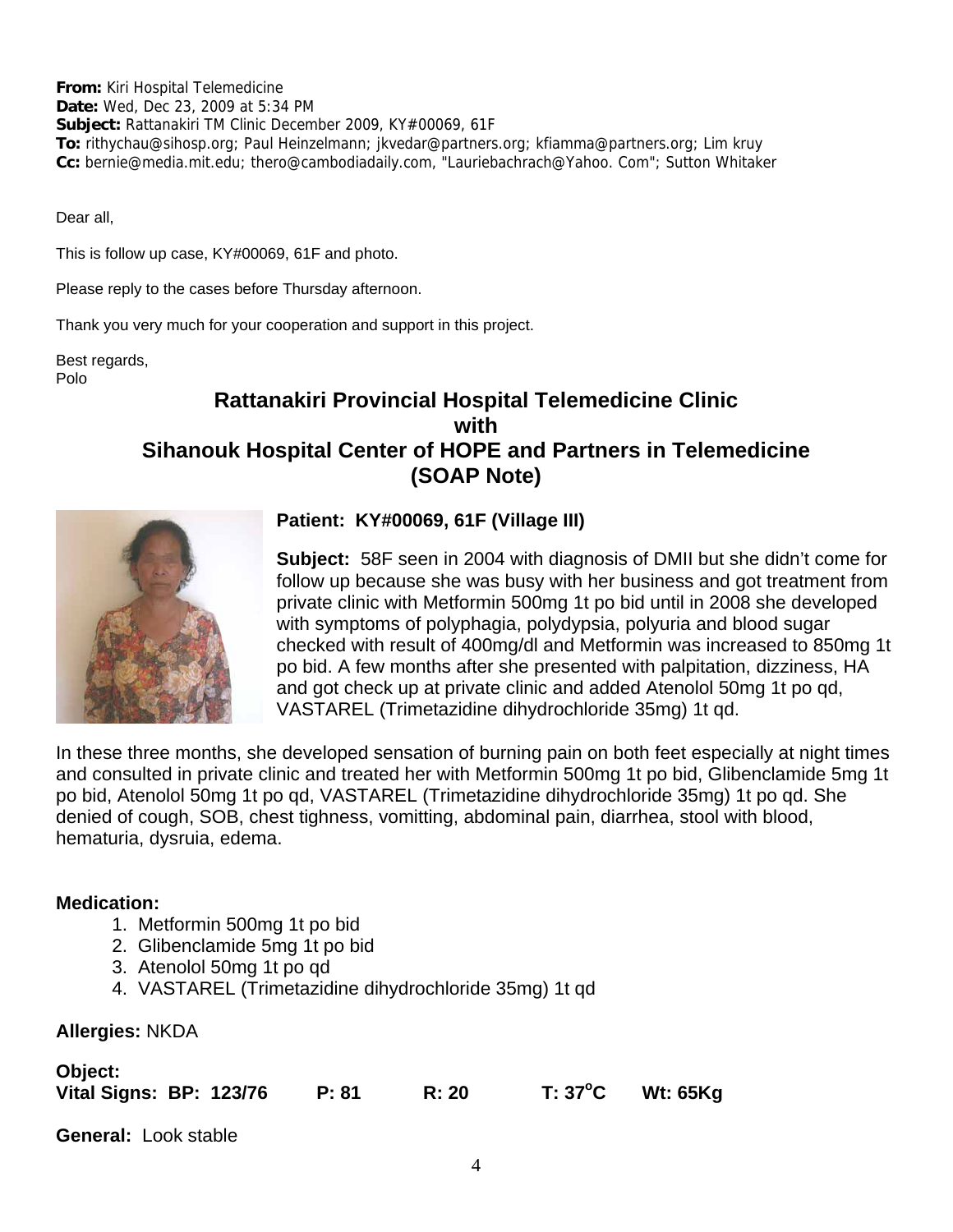**HEENT:** No oropharyngeal lesion, pink conjunctiva, no neck mass, no JVD

**Chest:** CTA bilaterally, no rales, no rhonchi, H RRR, no murmur

**Abd:** Soft, no tender, no distension, (+) BS, no HSM

**Extremity:** No edema, no lesion, no foot wound; (+) dorsalis pedis and posterior tibial pulse

**MS/Neuro:** MS +5/5, motor intact, decreased sensory with light touch on both feet, DTRs +2/4

# **Previous Lab/Studies:**

On December 23, 2009

 FBS: 239mg/dl (finger stick) U/A normal

| K+ l | $= 3.8$       | $[3.6 - 5.5]$          |
|------|---------------|------------------------|
|      | Gluc $=177$   | $[75 - 115]$           |
|      | Creat $=0.9$  | $[0.5 - 0.9]$          |
|      | Urea $=55$    | $[10 - 50]$            |
|      | $TG = 237$    | $[40 - 140]$           |
|      | Tot Chole=117 | $\left[ < 200 \right]$ |

### **Assessment:**

1. DMII with PNP

### **Plan:**

- 1. Glibenclamide 5mg 1t po bid
- 2. Metformin 500mg 1t po bid
- 3. Captopril 25mg 1/2t po bid
- 4. ASA 300mg 1/4t po qd
- 5. Amitriptylin 25mg 1/2t po qhs
- 6. Educate on diabetic diet, do regular exercise and foot care
- 7. Draw blood for CBC, Lyte, BUN, Creat, Gluc, Tot chole, TG and HbA1C at SHCH

Labs available locally: Hemoglobin, UA, Glucose, Stool Occult Blood, and Pregnancy Test

**Specific Comments/Questions for Consultants: Do you agree with my assessment and plan?**

**Examined by: Nurse Sovann Peng Date: December 23, 2009** 

Please send all replies to kirihospital@gmail.com and cc: to rithychau@sihosp.org

*The information transmitted in this e-mail is intended only for the person or entity to which it is addressed and may contain confidential and/or privileged material. Any review, retransmission, dissemination or other use of or taking of any action in reliance upon, this information by persons or entities other than the intended recipient is prohibited. If you received this e-mail in error, please contact the sender and delete material from any computer.*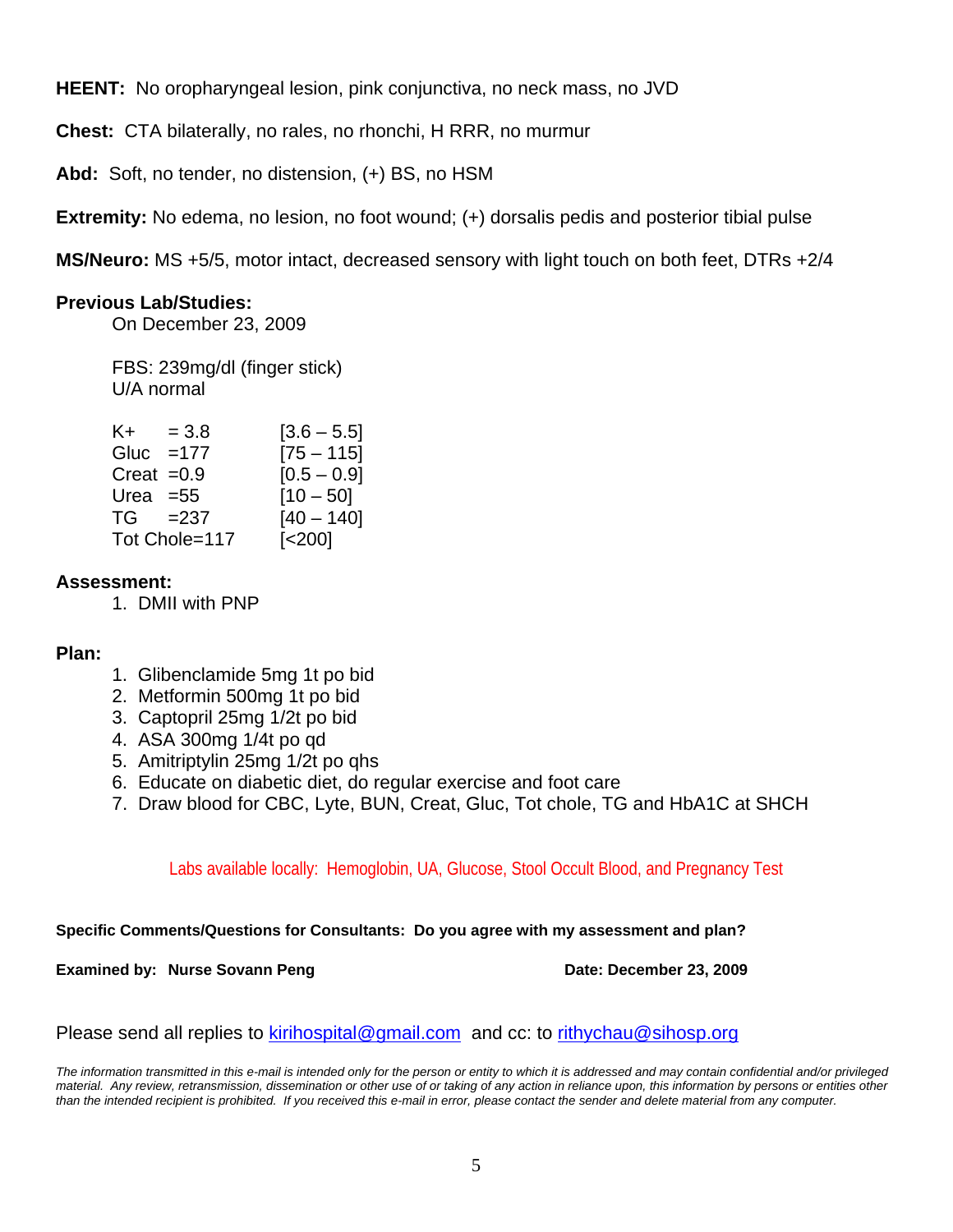# **From: Kiri Hospital Telemedicine**

**Date:** Thu, Dec 31, 2009 at 4:33 PM **Subject:** Rattanakiri Referral Hospital TM clinic Patient NS#00326 **To:** rithychau@sihosp.org; jkvedar@partners.org; Lim kruy; kfiamma@partners.org; Paul Heinzelmann **Cc:** bernie@media.mit.edu; "Lauriebachrach@Yahoo. Com"; thero@cambodiadaily.com

Dear All,

Here is the patient NS# 00326 and her photo.

Best regards Channarith/Polo

# **Rattanakiri Provincial Hospital Telemedicine Clinic with Sihanouk Hospital Center of HOPE and Partners in Telemedicine**



# **Patient: NS#00326, 29F (Village IV, Labanseak commune, Banlung district, Rattanakiri)**

**Chief Complaint:** Left anterior neck mass for 2mounths, tenderness, SOB on exertion

**HPI:** 29F presented with symptoms of left anterior neck mass presented with neck tenderness about 2 months and sometime palpitation, blurred vision, SOB when exertion, so she come to see us.

**PMH/SH:** Unremarkable

**Social Hx:** married with 2children, no smoking, no drinking

**Medication:** none

**Allergies:** NDKA

**Family Hx:** Unremarkable

**ROS:** no fever, no cough, no diarrhea, no constipation

#### **PE:**

**Vital Signs: BP: 109/73 P: 78 R: 20 T: 37 Wt: 54kg**

**General:** look stable

**HEENT:** no change in vision, no oropharyngeal lesions, no lymphadenopathy, pink conjonctiva, left thyroid enlargement, mobile, hard, diffuse 3 -4cm, tender on palpitation, no bruit.

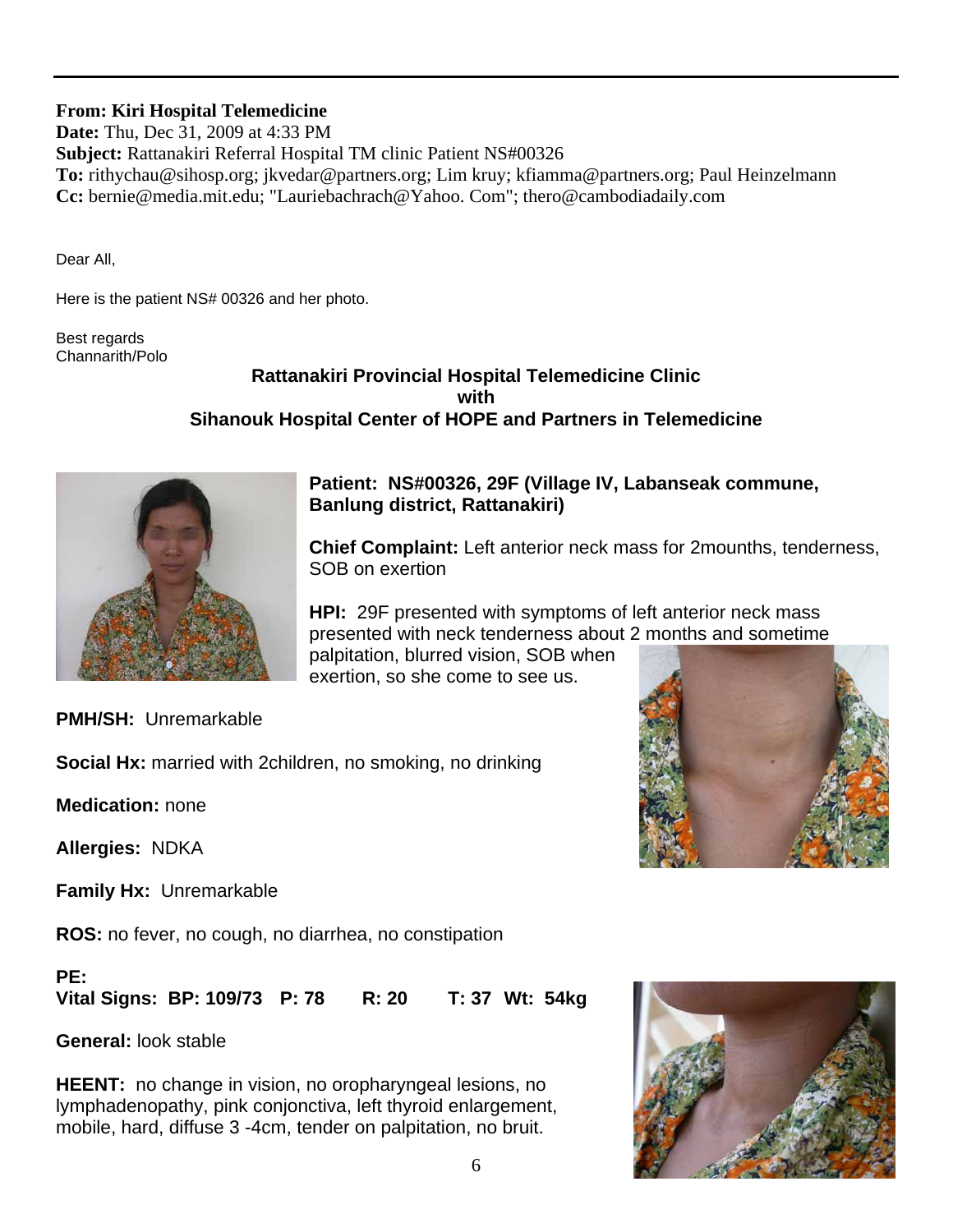

**Chest:** Lung: clear both sides, no rales, no rhonchi, Heart RRR, no murmur.

**Abdomen:** soft, flat, no HSM, + BS, no mass, no tender.

**Extremity/Skin:** No edema, no lesion

**MS/Neuro:** MS +5/5, motor and sensory intact, DTRs +2/4, normal gait

### **Previous Lab/Studies:**

Lab result on December 25, 2009

| TSH =1.45         | $[0.49 - 4.67]$  |
|-------------------|------------------|
| Free $T4 = 11.16$ | $[9.14 - 23.81]$ |

 Neck mass ultrasound conclusion: nodular goiter

# **Assessment:**

1. Nodular goiter (Euthyroid)

# **Plan:**

1. keep observe for 3months

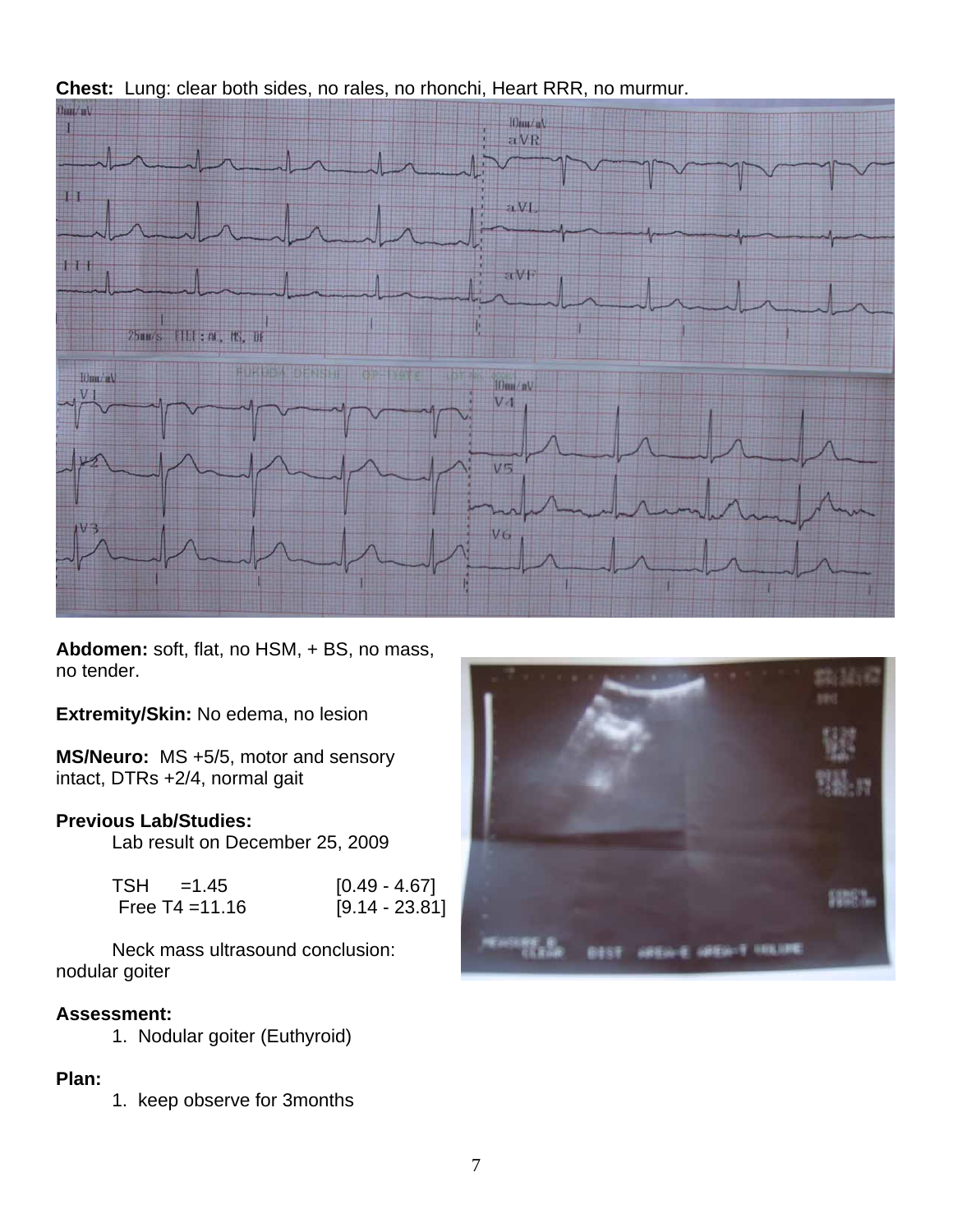# **Specific Comments/Questions for Consultants: Do you agree with my assessment and plan?**

# **Examined by: MA Koh Polo Date: 28/12/2009**

Please send all replies to kirihospital@gmail.com and cc: to rithychau@sihosp.org

*The information transmitted in this e-mail is intended only for the person or entity to which it is addressed and may contain confidential and/or privileged material. Any review, retransmission, dissemination or other use of or taking of any action in reliance upon, this information by persons or entities other than the intended recipient is prohibited. If you received this e-mail in error, please contact the sender and delete material from any computer.*

From: **rithychau** <rithychau@sihosp.org> Date: Thu, Dec 31, 2009 at 4:59 PM Subject: RE: Rattanakiri Referral Hospital TM clinic Patient NS#00326 To: Kiri Hospital Telemedicine <kirihospital@gmail.com> Cc: Kruy Lim <KruyLim@sihosp.org>

Dear Polo,

The PE of the thyroid enlargement did not correspond with the finding in US. It seemed like if the mass is diffuse and single then unlikely to be nodular goiter. Thus, dx is diffuse goiter and she is euthyroid, we can check her blood work again in 6 months. I agree to just keep observe.

Rithy

From: **Kiri Hospital Telemedicine** <kirihospital@gmail.com>

Date: Thu, Dec 31, 2009 at 4:47 PM Subject: Rattanakiri Referral Hospital TM Clinic patient CD#00327 To: rithychau@sihosp.org, jkvedar@partners.org, Paul Heinzelmann <paul.heinzelmann@gmail.com>, Lim kruy <kruylim@yahoo.com>, kfiamma@partners.org Cc: bernie@media.mit.edu, "Lauriebachrach@Yahoo. Com" <lauriebachrach@yahoo.com>, thero@cambodiadaily.com

Dear All

This is the patient CD#00327 and his photo.

Best regards, Channarith/Polo

# **Rattanakiri Provincial Hospital Telemedicine Clinic with Sihanouk Hospital Center of HOPE and Partners in Telemedicine**



**Patient: CD#00327, 14M (Village I)**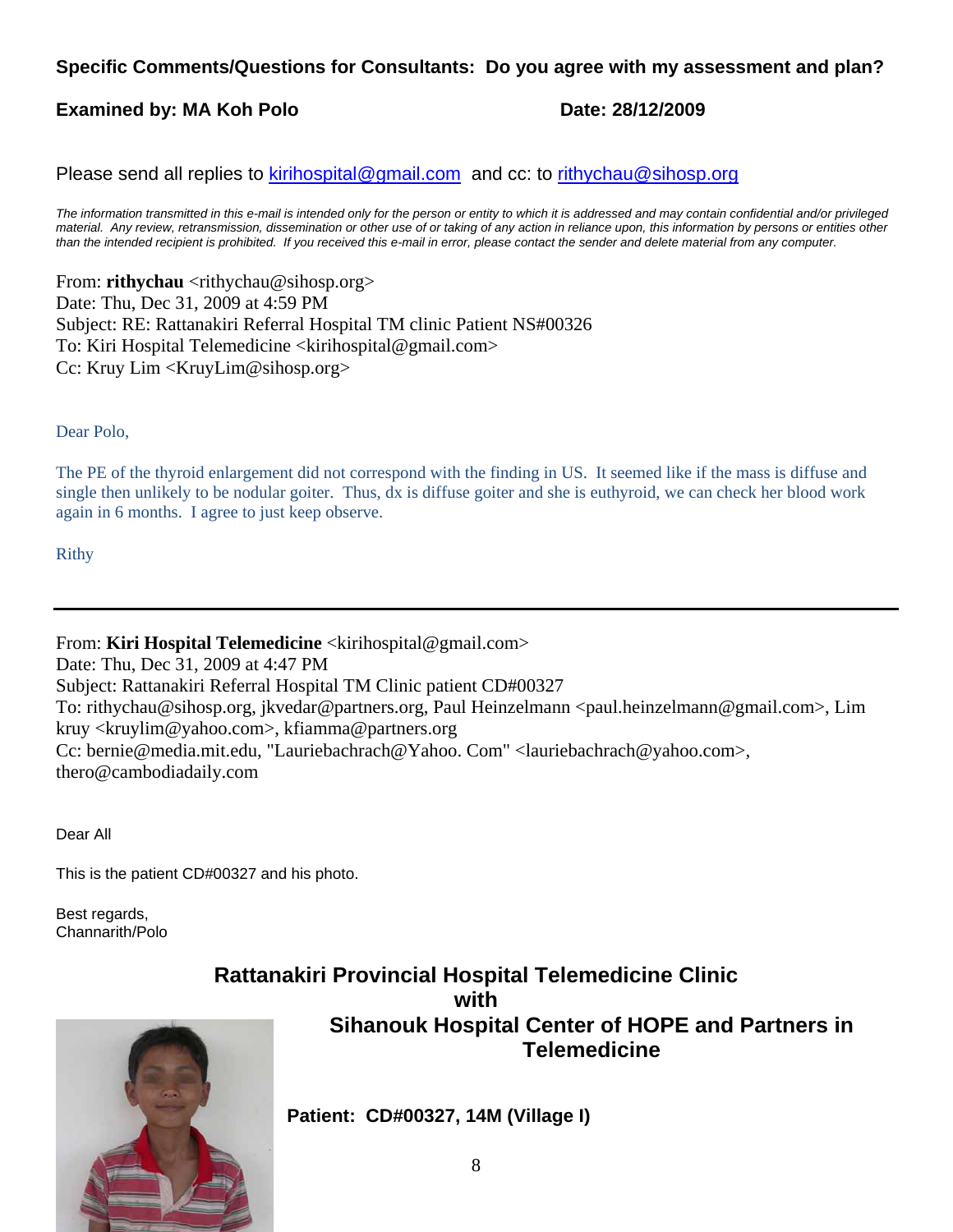# **Chief Complaint:** Chest tightness on exertion x 2y

**HPI:** 14M, grade 8 student, presented with symptoms of fever, wheezing sound, SOB, and pale looking on the lips. The fever and SOB, wheezing sound increased then developed seizure in a few days. He was brought to referral hospital and treated there (unknown name medicine). He has had one time seizure per day in about one month then he developed only a few times attack of seizure per months and was admitted to hospital when not better in a few days. His mother bought traditional medicine for him and the above symptoms have gone for almost five months but he complain of chest tightness on exertion (running)



**PMH/SH:** Unremarkable

**Social Hx:** Grade 8 student, second child among 5 children

**Family Hx:** None

**Medication:** None

**Allergies:** NKDA

**ROS:** Unremarkable

**PE:** 

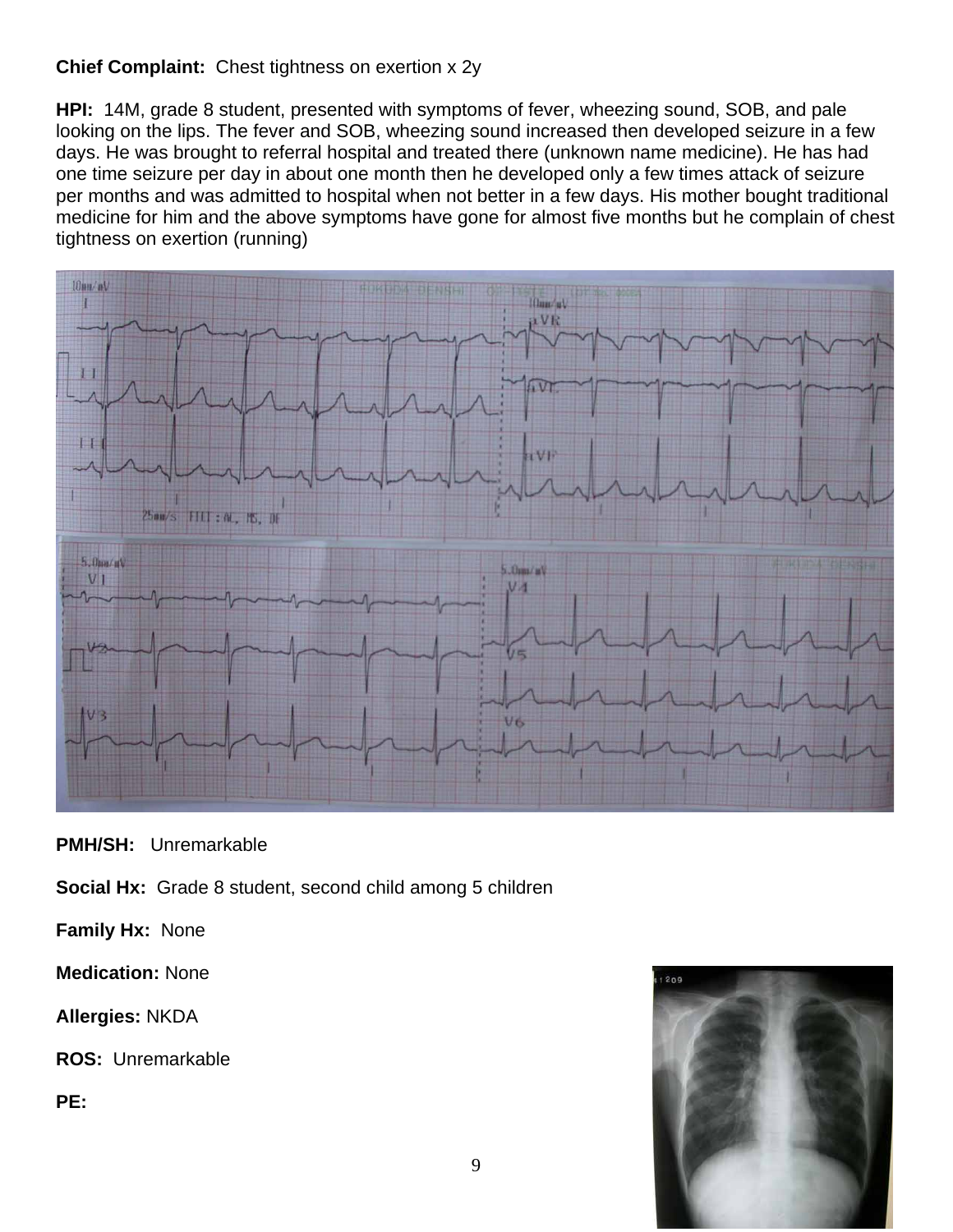**Vital Signs: BP: 90/52 P: 90 R: 22 T: 37o C Wt: 30kg** 

**General:** Look stable

**HEEN:** No oropharyngeal lesion, pink conjunctiva, no thyroid enlargement, no icterus, no lymph node palpable

**Chest:** Wheezing and crackle bilaterally, no rhonchies; H RRR, S2 galoop, no murmur

**Abdomen:** Soft, no distension, (+) BS, no HSM

**Extremity/Skin:** No edema, no lesion, (+) dorsalis pedis and posterior tibial pulse

**MS/Neuro:** MS+5/5, motor and sensory intact, DTRs +2/4, normal gait

# **Lab/Studies:**

EKG attached

#### **Assessment:**

- 1. Asthma
- 2. Pneumonia
- 3. VHD??

#### **Plan:**

- 1. Salbutamol inhaler 2 puffs bid
- 2. Erythromycin 100mg/2.5cc 12.5cc po bid x 5d

### **Specific Comments/Questions for Consultants: Do you agree with my assessment and plan?**

### **Examined by: Nurse Sovann Peng Date: December 24, 2009**

Please send all replies to kirihospital@gmail.com and cc: to rithychau@sihosp.org

*The information transmitted in this e-mail is intended only for the person or entity to which it is addressed and may contain confidential and/or privileged material. Any review, retransmission, dissemination or other use of or taking of any action in reliance upon, this information by persons or entities other than the intended recipient is prohibited. If you received this e-mail in error, please contact the sender and delete material from any computer.*

From: Kinane bernard <tkinane@partners.org> Date: January 3, 2010 9:16:35 PM EST To: "Fiamma, Kathleen M." <KFIAMMA@PARTNERS.ORG> Subject: Re: Rattanakiri Referral Hospital TM Clinic patient CD#00327

Agree that asthma with recent pneumonia is most likely. Chest x-ray clear.

Agree with antibiotic and salbutamol is best

Bernard Kinane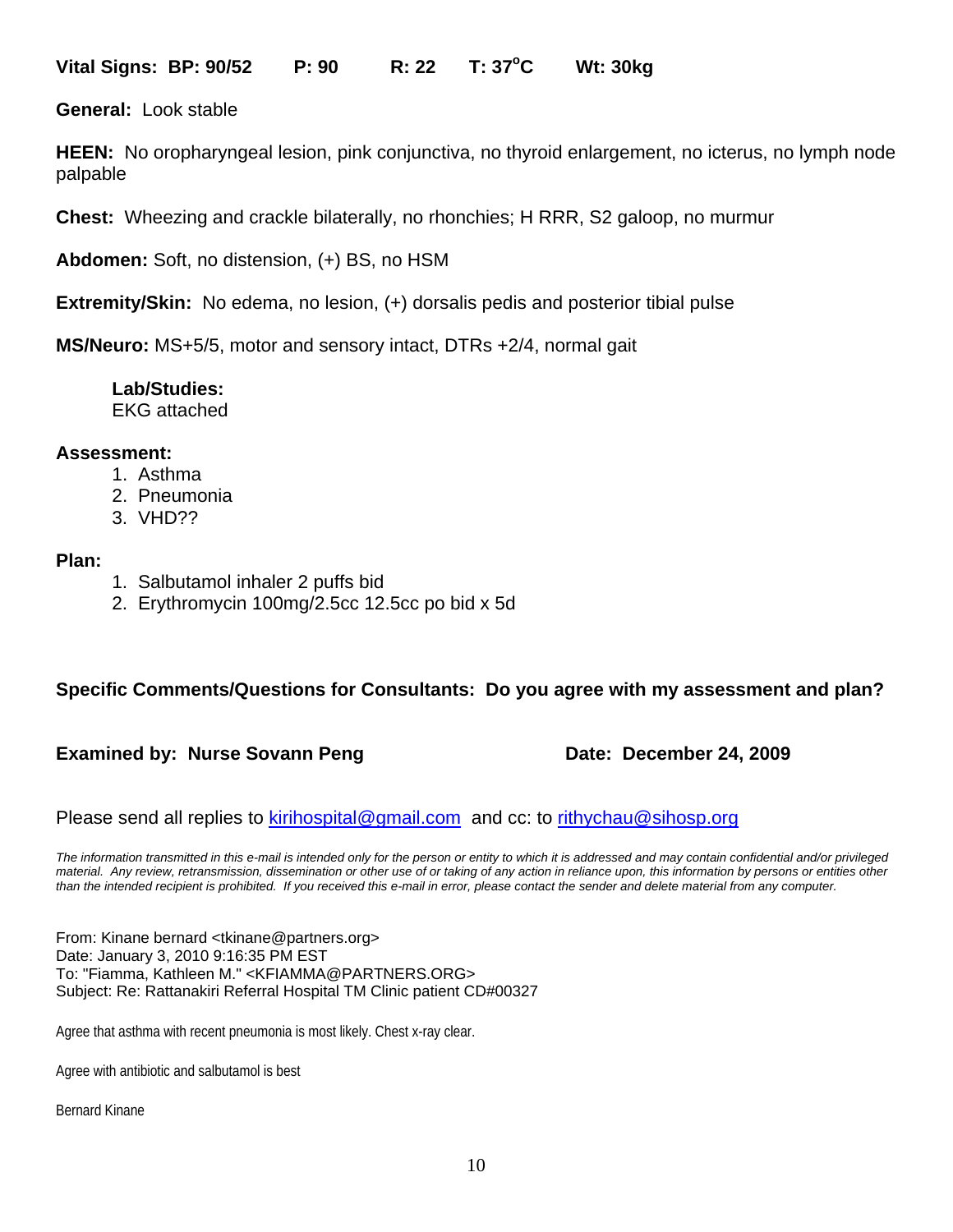From: **rithychau** <rithychau@sihosp.org> Date: Thu, Dec 31, 2009 at 5:35 PM Subject: RE: Rattanakiri Referral Hospital TM Clinic patient CD#00327 To: Kiri Hospital Telemedicine <kirihospital@gmail.com> Cc: Kruy Lim <KruyLim@sihosp.org>

Dear Polo/Sovann,

I think the "seizure" that the patient described maybe an asthma attack as you put in your list of assessment. I agree with your treatment plan and follow him up every month if possible to see how he is doing.

Rithy

From: **Kiri Hospital Telemedicine**

Date: Thu, Dec 31, 2009 at 4:47 PM Subject: Rattanakiri Referral Hospital Patient KL#00328 To: rithychau@sihosp.org; jkvedar@partners.org; Lim kruy; kfiamma@partners.org; Paul Heinzelmann Cc: bernie@media.mit.edu, "Lauriebachrach@Yahoo. Com"; thero@cambodiadaily.com

Dear All,

This is the patient KL# 00328.His photo will be sent later.

Best regards, Channarith/Polo

# **Rattanakiri Provincial Hospital Telemedicine Clinic with Sihanouk Hospital Center of HOPE and Partners in Telemedicine**

### **Patient: KL#00328, 47M (Tus Village, Ta Ang)**

**Chief Complaint:** Polydipsia, Polyuria, Asthenia, Loss Weight and dizziness x 7 months

**HPI:** 47M presented with symptoms of Polydypsia, Polyuria, Asthenia and dizziness, thirty, chest tightness; tension abdominal, He didn't seek consultation with medical worker or buy medicine to release the problem. He denied of SOB, cough, nausea, vomiting, diarrhea, dysuria, hematuria, edema.

**PMH/SH:** Unremarkable

**Social Hx:** Casually alcohol drinking; smoking 20cig/d

**Family Hx:** None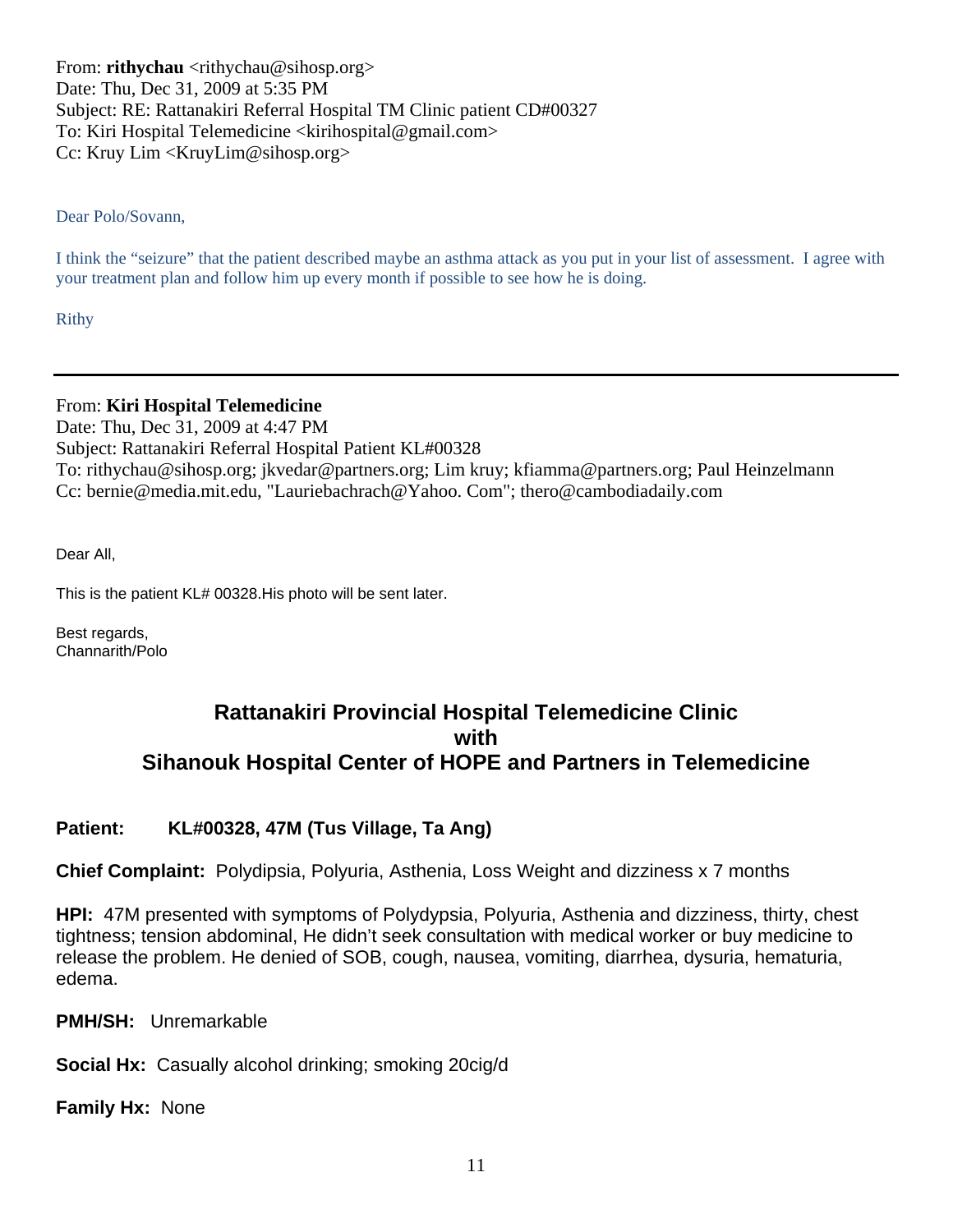# **Medication:** None

**Allergies:** NKDA

**ROS:** Epigastric pain, burning sensation, burping with sour taste, no stool with blood or black stool

**PE:** 

Vital Signs: BP: 90/60 P: 82 R: 20 T: 36.5<sup>o</sup>C **C Wt: 45kg** 

**General:** Look tired

**HEEN:** No oropharyngeal lesion, pink conjunctiva, no icterus, no lymph node palpable

**Chest:** CTA bilaterally, no rales, no rhonchi; H RRR, no murmur

**Abdomen:** Soft, with distension, no HSM, no surgical scar, BS(+)

**Extremity/Skin:** No edema, no lesion

**MS/Neuro:** MS+5/5, motor and sensory intact, DTRs +2/4, normal gait

# **Lab/Studies:**

Blood test result:

- BS: 362mg/dl
- Total cholesterol: 148.6
- Creatinine: 1.1
- Magnesium: 2.4:

### **Assessment:**

- 1. DMII
- 2. GERD

### **Plan:**

- 1. Glibenclamide 5mg 1tab bid one month
- 2. Cimetidine 400mg 1t po bid one month
- 3. Metronidazole 250mg 2t po bid 1 week
- 4. Diabetic diet and GERD prevention education, do regular exercise and foot care

### **Specific Comments/Questions for Consultants: Do you agree with my assessment and plan?**

### **Examined by: MA. Lok Vanthan Date: December 28, 2009**

Please send all replies to kirihospital@gmail.com and cc: to rithychau@sihosp.org

*The information transmitted in this e-mail is intended only for the person or entity to which it is addressed and may contain confidential and/or privileged material. Any review, retransmission, dissemination or other use of or taking of any action in reliance upon, this information by persons or entities other than the intended recipient is prohibited. If you received this e-mail in error, please contact the sender and delete material from any computer.*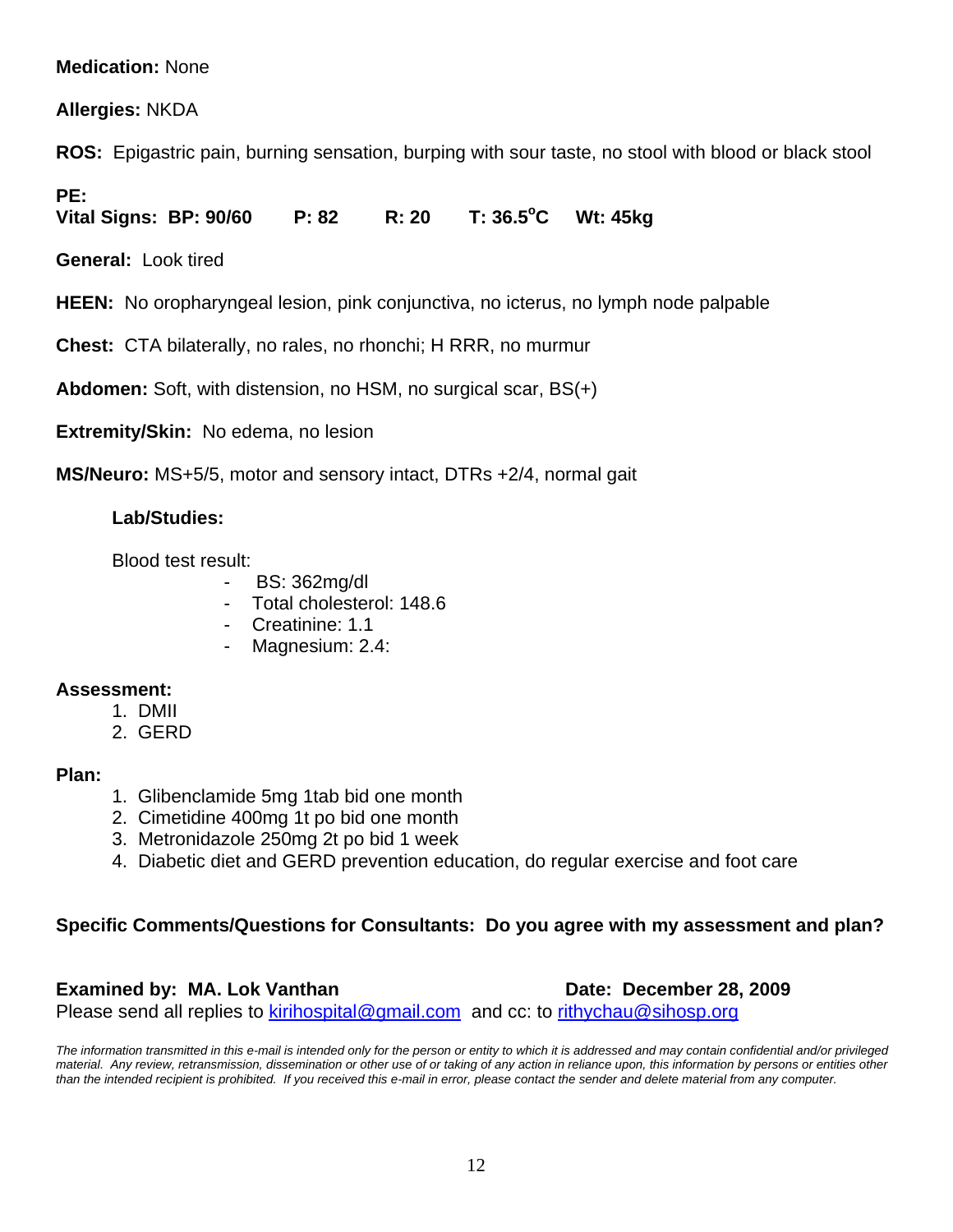From: **rithychau** <rithychau@sihosp.org> Date: Thu, Dec 31, 2009 at 5:15 PM Subject: RE: Rattanakiri Referral Hospital Patient KL#00328 To: Kiri Hospital Telemedicine <kirihospital@gmail.com> Cc: Kruy Lim <KruyLim@sihosp.org> Dear Vanthan/Polo,

Thanks for the case. I agree with the assessment. If his BS was random (not fasting), then I would only start him on Glibeclamide 5 mg qd with meal for a month or two and if not control with this dosage (including proper exercise and diet) then can increase to BID and may consider adding Metformin subsequently. Ask him to do regular exercise (fast walking or running for 30mins each time and at least 3x/week) and low sugar and fat diet with spacing out the meals with light snack in between meals—more vegetable and fish and recheck his cholesterol and TG again in a couple months. If the lipid panel elevates, start him on appropriate lipid medication(s) and drink 2-3L water per day. He may benefit low dose ASA and captopril also as preventive measure if available or affordable. You can have him monitor his FBS every week and record down the reading to help him and us following him up later.

Why do you give Metronidazole? Do you mean to give him metoclopramide for his GERD? If you want to give him metoclopramide 10mg po qhs for a month or so, I agree. Otherwise, I do not see the point of using Metronidazole at all. Do you have an explanation for using this? Also, ask him to stop smoking or slow down until stop because it would be better for his DM to improve and stop the alcohol consumption to improve his GERD.

Hope this help. Happy New Year!

Rithy

From: Cusick, Paul S., M.D. < PCUSICK@partners.org> Date: Fri, Jan 1, 2010 at 3:53 AM Subject: RE: Rattanakiri Referral Hospital Patient KL#00328 To: "Fiamma, Kathleen M." <KFIAMMA@partners.org>, kirihospital@gmail.com Cc: rithychau@sihosp.org

Thanks for this consult.

This patient has developed diabetes mellitus with hyperglycemia, weight loss and polydipsia and polyuria. Can you measure ketones in his urine?

We will have to see how he responds to oral hypoglycemic agents. Changing diet will be helpful for hyperglycemia and for acid reflux. He must stop smoking! cimetidine will help some of the gastritis/esophageal reflux symptoms.

I am not sure why you are treating with flagyl.

Thanks and best of luck.

Paul Cusick

# **Thursday, December 24, 2009**

# **Follow-up Report for Rattanakiri TM Clinic**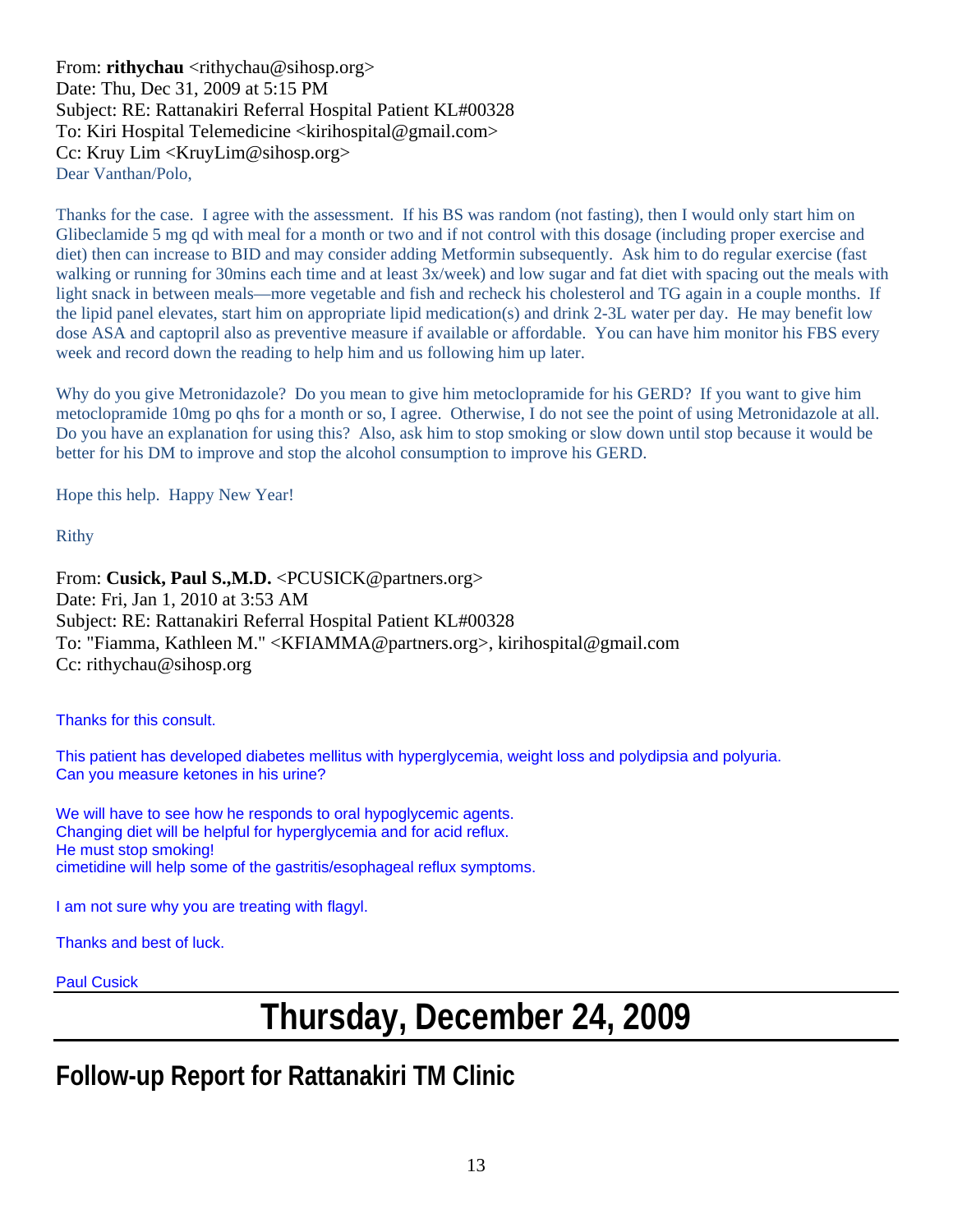There were 4 new patients and 1 follow up patient seen during this month TM clinic at Rattanakiri Referral Hospital (RRH). The data of 5 cases was transmitted and received replies from both Phnom Penh and Boston, other 17 patients came for follow up and refill medication only. Per advice sent by Partners in Boston and Phnom Penh Sihanouk Hospital Center of HOPE as well as advices from PA Rithy on site, the following patients were managed and treated per local staff:

[Please note that in general the practice of dispensing medications at RRH for all patients is usually limited to a maximum of 7 days treatment with expectation of patients to return for another week of supplies if needed be. This practice allows clinicians to monitor patient compliance to taking medications and to follow up on drug side effects, changing of medications, new arising symptoms especially in patients who live away from the town of Banlung and/or illiterate. Nearly all medications and some lab tests not available/done at RRH are provided by SHCH to TM patients at no cost]

# **Treatment Plan for Rattanakiri TM Clinic December 2009**

#### **1. BM#00325, 56M (Village I)**

- **Diagnosis:** 
	- 1. HTN
		- 2. GERD

#### **Treatment:**

- 1. HCTZ 50 mg 1/2t po qd (#50)
- 2. Cimetidine 400mg 1t po bid (#60)
- 3. Metoclopramide 10mg1t po qd x 10d (buy)
- 4. Do regular exercise and warmth compression
- 5. GERD prevention educate, eat low fats/salt diet

#### **2. KY#00069, 61F (Village III)**

#### **Diagnosis:**

1. DMII with PNP

#### **Treatment:**

- 1. Glibenclamide 5mg 1t po bid (#200)
- 2. Metformin 500mg 1t po bid (#200)
- 3. Captopril 25mg 1/2t po bid (#100)
- 4. ASA 300mg 1/4t po qd (#25)
- 5. Amitriptylin 25mg 1/2t po qhs (#50)
- 6. Educate on diabetic diet, do regular exercise and foot care
- 7. Draw blood for Lyte, BUN, Creat, Gluc, Tot chole, TG and HbA1C at SHCH

#### **Lab result on December 25, 2009**

| Na         | $=135$                 | $[135 - 145]$         |
|------------|------------------------|-----------------------|
| K.         | $=4.8$                 | $[3.5 - 5.0]$         |
| СI         | $=105$                 | $[95 - 110]$          |
| <b>BUN</b> | $=2.0$                 | $[0.8 - 3.9]$         |
| Creat      | $= 80$                 | $[44 - 80]$           |
| Gluc       | $= 25.2$               | $[4.2 - 6.4]$         |
|            | $T_{\rm L}$ Chol = 5.5 | $\left[ <5.7 \right]$ |
| TG         | $= 3.6$                | $[-1.71]$             |
|            | $HbA1C = 12.7$         | [4 – 6]               |

#### **3. NS#00326, 29F (Village IV, Labanseak) Diagnosis:**

1. Nodular goiter (Euthyroid)

#### **Treatment:**

1. keep observe for 3months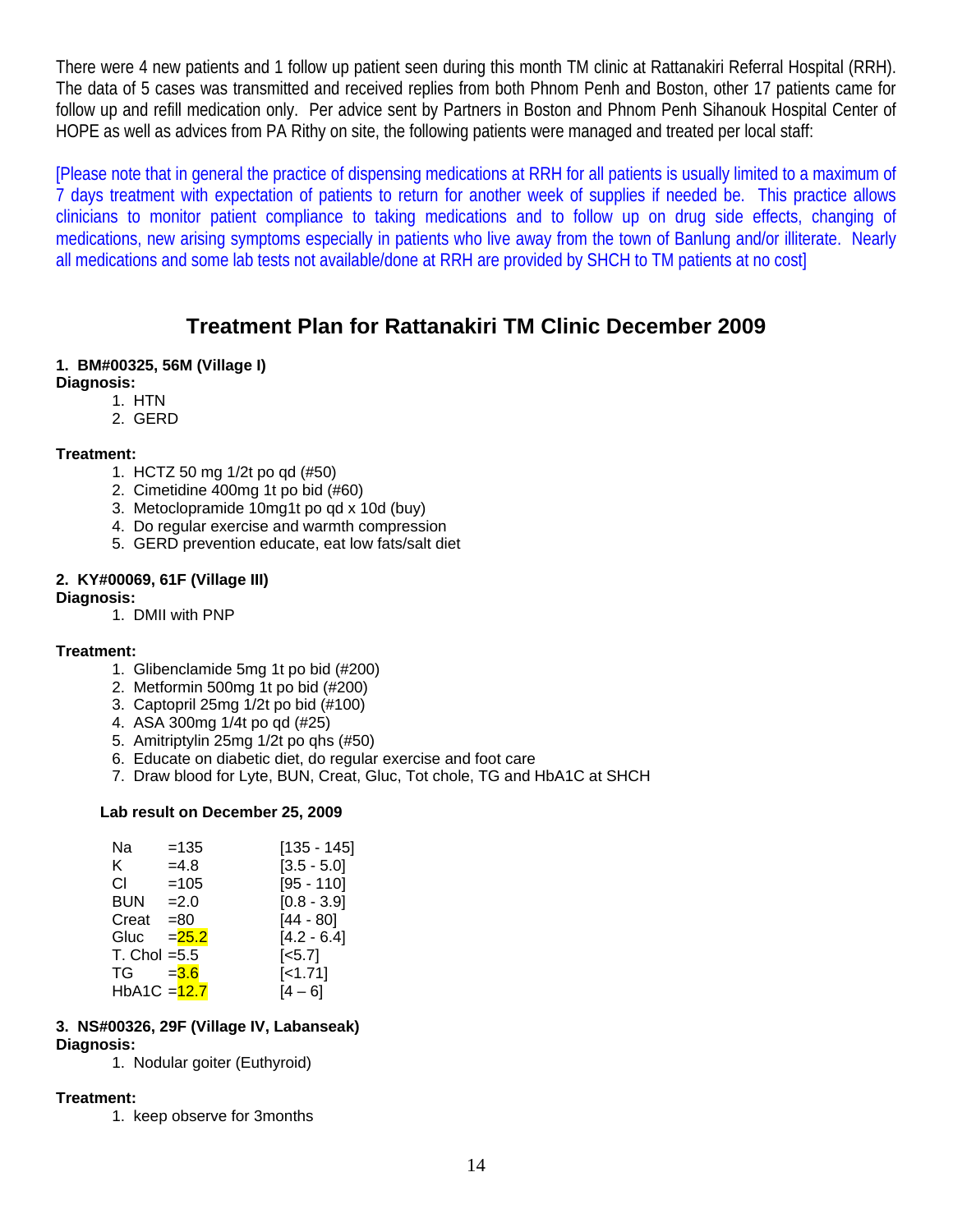#### **4. CD#00327, 14M (Village I)**

#### **Diagnosis:**

- 1. Asthma
- 2. Pneumonia
- 3. VHD??

#### **Treatment:**

- 1. Salbutamol inhaler 2 puffs bid
- 2. Erythromycin 100mg/2.5cc 12.5cc po bid x 5d

#### **5. KL#00328, 47M (Tus Village, Ta Ang) Diagnosis:**

- - 1. DMII
	- 2. GERD

#### **Treatment:**

- 1. Glibenclamide 5mg 1tab bid one month
- 2. Cimetidine 400mg 1t po bid one month
- 3. Metronidazole 250mg 2t po bid 1 week
- 4. Diabetic diet and GERD prevention education, do regular exercise and foot care

# **Patients who come for follow up and refill medicine**

#### **1. NH#00010, 55F (Village III)**

#### **Diagnosis:**

- 1. HTN
- 2. DMII
- 3. VHD (AI/MR)

#### **Treatment:**

- 1. Atenolol 50mg 1t po bid (#200)
- 2. Chlorpropramide 250mg 1t po bid (buy)
- 3. ASA 300mg 1/4t po qd (#25)
- 4. HCTZ 50mg 1t po qd (buy)
- 5. Enalapril 5mg 1/2t po qd (#50)

### **2. EB#00078, 41F (Village IV) , KON MOM**

**Diagnosis:** 

- 1. CHF
- 2. Incompleted RBBB

#### **Treatment:**

- 1. Captopril 25mg 1/2t po qd (#50)
- 2. Digoxin 0.25mg 1t po qd (#100)
- 3. Furosemide 20mg 1t po bid (#200)
- 4. Spironolactone 25mg 1t po bid (#200)

#### **3. SP#00081, 54F (Village III)**

- **Diagnosis:**
	- 1. HTN
	- 2. DMII

#### **Treatment:**

- 1. Enalapril 5mg 1/2t po qd (#50)
- 2. ASA 300mg ¼t po qd (#25)
- 3. Draw blood for Lyte, BUN, Creat, Gluc and HbA1C at SHCH

#### **Lab result on December 25, 2009**

Na = 141 [135 - 145]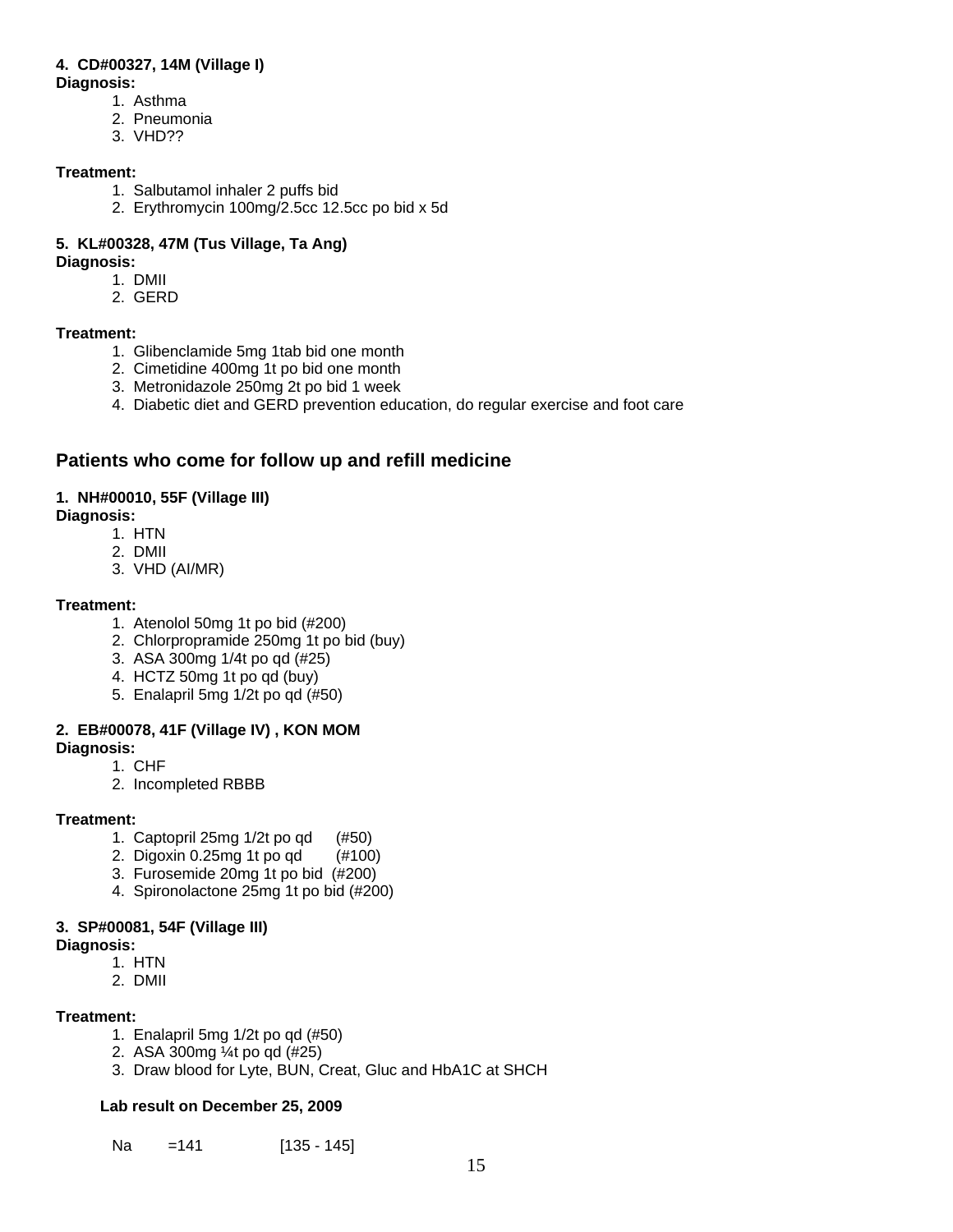| ĸ.         | $= 5.2$       | $[3.5 - 5.0]$ |
|------------|---------------|---------------|
| СI         | $=109$        | $[95 - 110]$  |
| <b>BUN</b> | $=1.0$        | $[0.8 - 3.9]$ |
| Creat      | $=60$         | $[44 - 80]$   |
| Gluc       | $=6.2$        | $[4.2 - 6.4]$ |
|            | $HbA1C = 5.9$ | $[4 - 6]$     |

#### **4. MS#00144, 52M (Thmey Village)**

# **Diagnosis:**

1. DMII

#### **Treatment:**

- 1. Glibenclamide 5mg 1tab po bid (#200)
- 2. Metformin 1000mg 1t po qhs (#100)
- 3. Captopril 25mg ¼ tab po qd (buy)
- 4. ASA 300mg 1/4t po qd (buy)

#### **5. PS#00149, 26F (Village I)**

#### **Diagnosis:**

1. Euthyroid Goiter

#### **Treatment:**

1. Carbimazole 5mg 1t po qd (#100)

#### **6. OT#00155, 45F (Bor Keo)**

#### **Diagnosis:**

- 1. HTN
- 2. DMII

#### **Treatment:**

- 1. Metformin 1000mg 2t po qhs (#200)
- 2. Captopril 25mg 1/2t po tid (#buy)
- 3. ASA 300mg ¼t po qd (#25)
- 4. Amitriptylin 25mg 1/2t po qhs (#50)
- 5. Insulin NPH 20UI qAM
- 6. Draw blood for Lyte, BUN, Creat, Gluc, Tot chole, TG and HbA1C at SHCH

#### **Lab result on December 25, 2009**

| Na              | $=139$  | $[135 - 145]$      |
|-----------------|---------|--------------------|
| K.              | $=4.6$  | $[3.5 - 5.0]$      |
| СI              | $=109$  | $[95 - 110]$       |
| BUN             | $=1.8$  | $[0.8 - 3.9]$      |
| Creat           | $= 56$  | $[44 - 80]$        |
| Gluc            | $= 6.4$ | $[4.2 - 6.4]$      |
| T. Chol $= 7.8$ |         | [ <sub>5.7</sub> ] |
| TG              | $=4.3$  | $[-1.71]$          |
| $HbA1C = 9.0$   |         | $[4 - 6]$          |
|                 |         |                    |

#### **7. YM#00189, 16F (Village III)**

#### **Diagnosis:**

1. Asthma

#### **Treatment:**

1. Salbutamol Inhaler 2puffs bid prn (#2)

#### **8. OH#00230, 59F (Village III)**

#### **Diagnosis:**

- 1. Euthyroid
- 2. HTN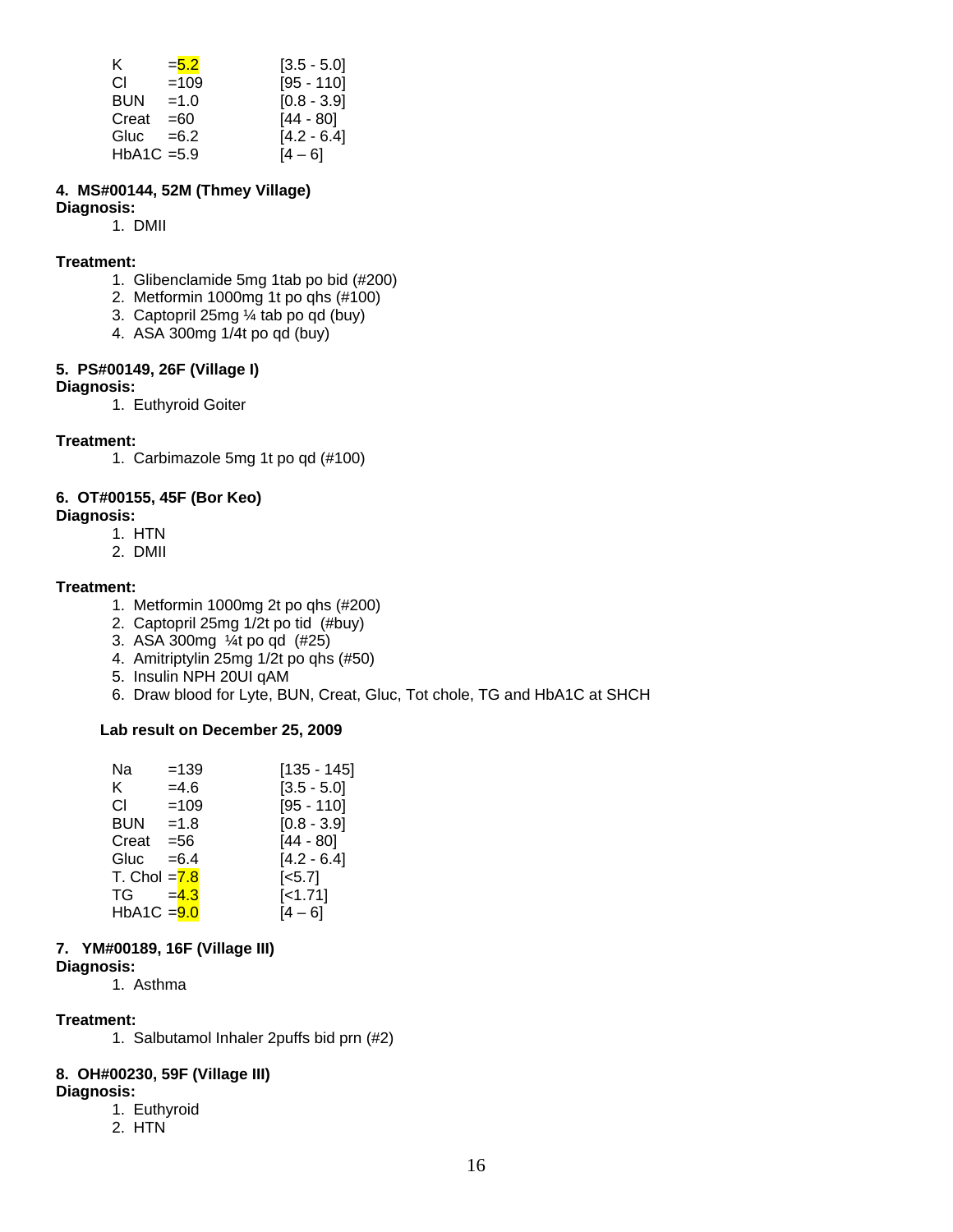#### **Treatment:**

- 1. HCTZ 50mg 1t po qd (buy)
- 2. Enalapril 5mg 1/2t po qd (#50)

#### **9. KC#00260, 44F (Village V)**

#### **Diagnosis:**

1. DMII

#### **Treatment:**

- 1. Metformin 500mg 1t po qhs (#100tab)
- 2. Glibenclamide 5mg 1t po qd (buy)
- 3. Draw blood for Gluc and HbA1C at SHCH

#### **Lab result on December 25, 2009**

| Gluc $=5.3$   | $[4.2 - 6.4]$ |
|---------------|---------------|
| $HbA1C = 6.1$ | $[4 - 6]$     |

#### **10. TV#00267, 55F (Village II)**

**Diagnosis:**

1. DMII

#### **Treatment:**

- 1. Metformin 1000mg 2t po qhs (#200)
- 2. Glibenclamdie 5mg 1t po qd (buy)
- 3. Captopril 25mg 1/4t po bid (buy)
- 4. ASA 300mg 1/4t po qd (#25)
- 5. Draw blood for Gluc and HbA1C at SHCH

#### **Lab result on December 25, 2009**

| Gluc $=6.0$   | $[4.2 - 6.4]$ |
|---------------|---------------|
| $HbA1C = 6.6$ | $[4 - 6]$     |

#### **11. VC#00268, 66M (Bey Srok Village)**

**Diagnosis:**

1. DMII

#### **Treatment:**

- 1. Metformin 500mg 2t po qAM and 3t qPM (buy)
- 2. Glibenclamide 5mg 2t po bid (#400)
- 3. Captopril 25mg 1/4t po qd (#25tab)
- 4. ASA 300mg 1/4t po qd (buy)
- 5. Draw blood for Gluc and HbA1C at SHCH

#### **Lab result on December 25, 2009**

| $=14.4$<br>Gluc | $[4.2 - 6.4]$ |
|-----------------|---------------|
| $HbA1C = 8.6$   | $[4 - 6]$     |

#### **12. SS#00299, 46F (Thmey Village) Diagnosis:**

1. DMII

#### **Treatment:**

- 1. Glibenclamide 5mg 2tab bid (#400)
- 2. ASA 300mg 1/4 tab qd (#25)
- 3. Fenofibrate 100mg 1tb qd (BUY)
- 4. Captopril 25mg 1/4 tab bid (#50)
- 5. Draw blood for Gluc and HbA1C at SHCH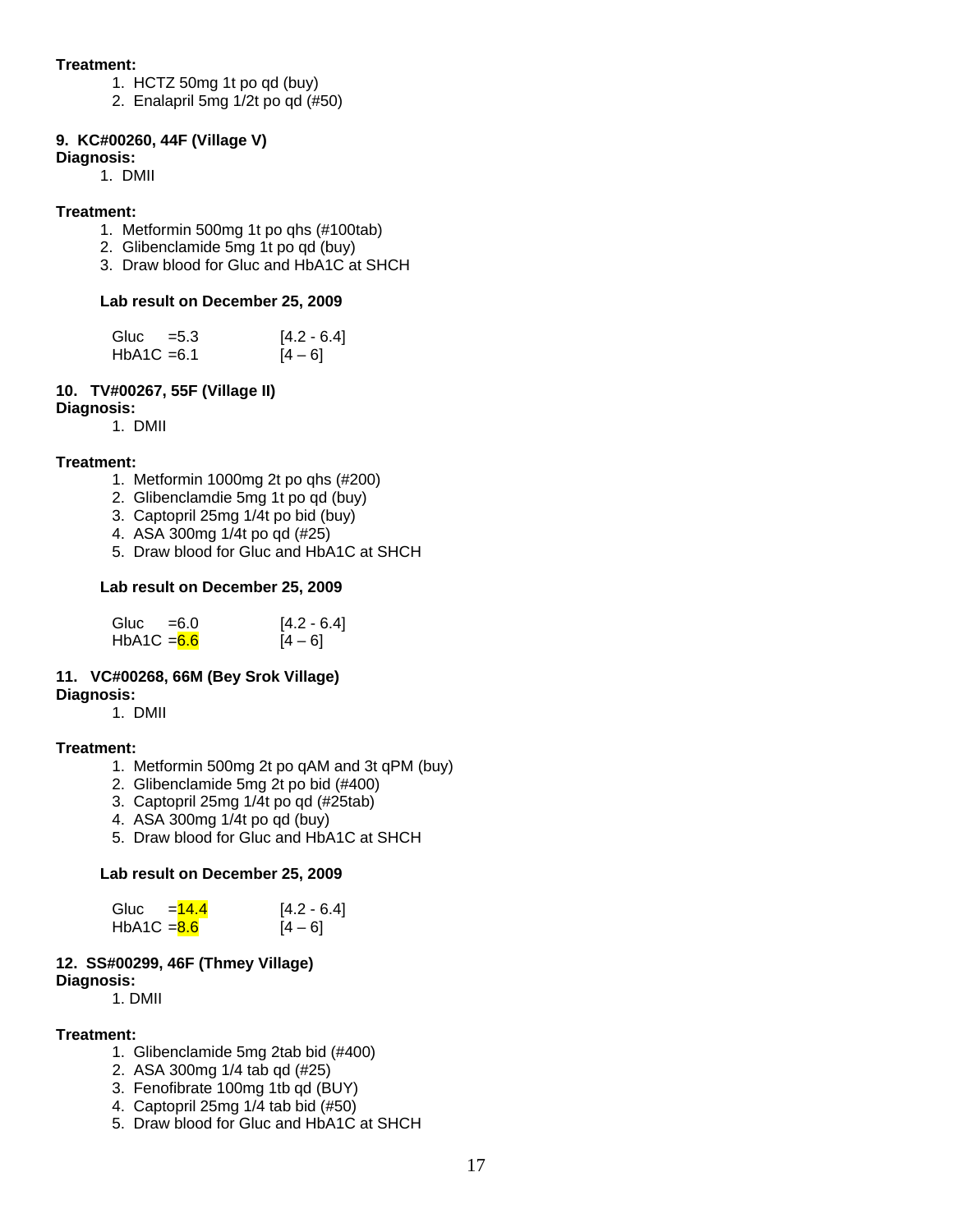#### **Lab result on December 25, 2009**

| Gluc          | $=17.7$ | $[4.2 - 6.4]$ |
|---------------|---------|---------------|
| HbA1C $= 8.5$ |         | $[4 - 6]$     |

#### **13. NV#00306, 25M (Thmey Village)**

#### **Diagnosis:**

1. DM

#### **Treatment:**

- 1. Glibenclamide 5mg 2t po bid (#400)
- 2. Captopril 1/4t po qd (buy)
- 3. ASA 300mg 1/4t po qd (buy)
- 4. Draw blood for Gluc and HbA1C at SHCH

#### **Lab result on December 25, 2009**

| Gluc<br>$= 8.5$ | $[4.2 - 6.4]$ |
|-----------------|---------------|
| $HbA1C = 10.1$  | $[4 - 6]$     |

#### **14. SH#00311, 57F (Dey Lo Village) Diagnosis:**

1. DMII

# **Treatment:**

- 1. Glibenclamide 5mg 1t po bid (#200)
- 2. Captopril 25mg 1/4t po qd (#buy)
- 3. ASA 300mg 1/4t po qd (#25)
- 4. Draw blood for Gluc and HbA1C at SHCH

#### **Lab result on December 25, 2009**

| Gluc<br>$= 9.3$ | $[4.2 - 6.4]$ |
|-----------------|---------------|
| $HbA1C = 8.9$   | $[4 - 6]$     |

#### **15. KS#00312, 55F (Village I)**

**Diagnosis:** 

1. HTN

#### **Treatment:**

- 1. HCTZ 50mg 1/2t po qd (#50)
- 2. ASA 300mg 1/4t po qd (buy)

# **16. TS#00320, 51M (Village V)**

# **Diagnosis:**

1. DMII

#### **Treatment:**

1. Glibenclamide 5mg 2t po bid (#400)

# **17. HK#00323, 66F (Village VI)**

**Diagnosis:** 

- 1. Left sciatica
- 2. DMII

#### **Treatment:**

- 1. Ibuprofen 400mg 1t po bid prn pain (buy)
- 2. Metformin 1000mg 1t po qd (#100)
- 3. Captopril 25mg 1/2t po bid (#100)